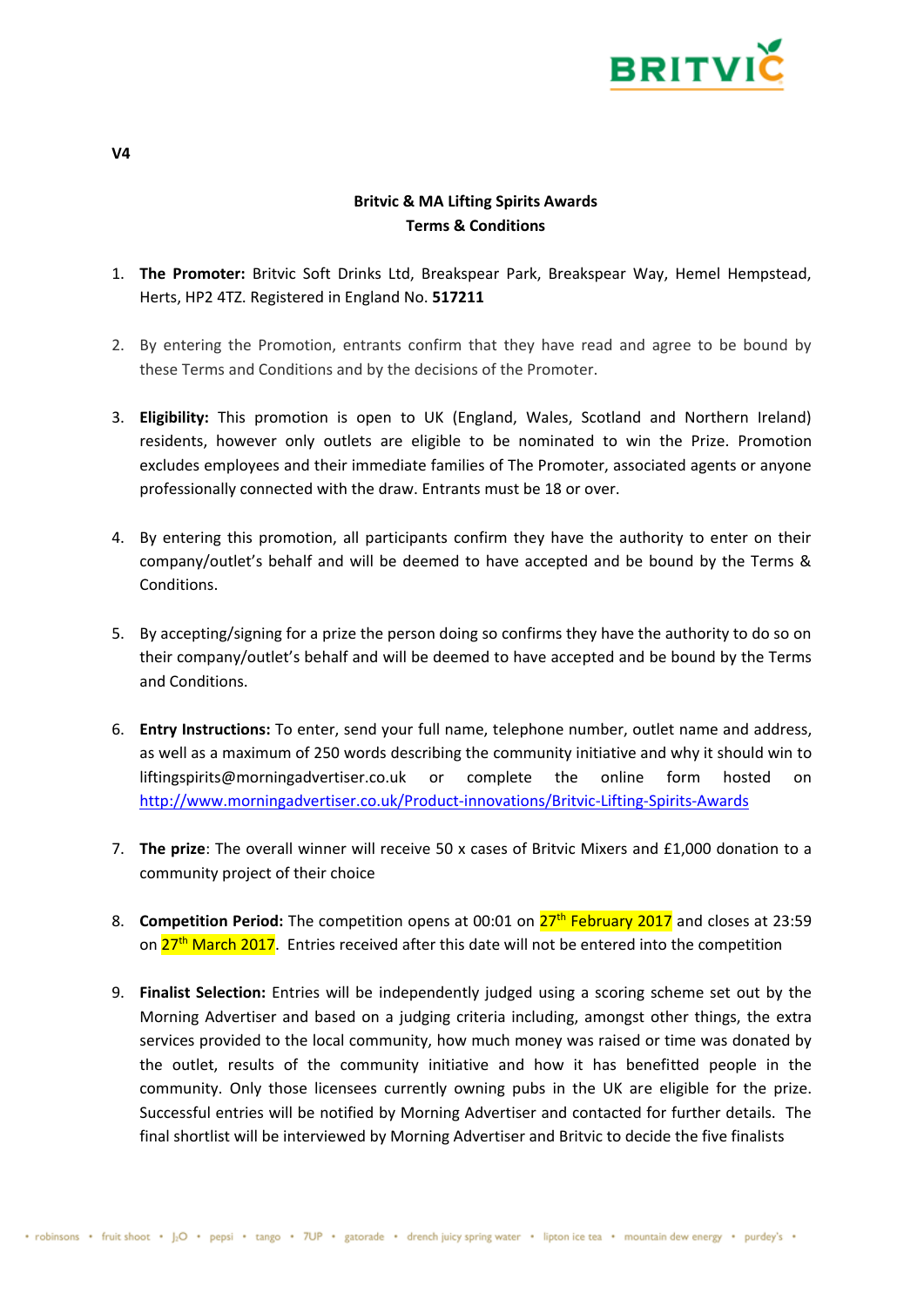

- 10. **Winner & Finalist Notification:** The five finalists will be notified via the telephone by Morning Advertiser using the details provided when entering the promotion within five working days of a decision being made
- 11. **Winner Claim:** Five finalists, accompanied by a guest ages 18 years or over, will be invited to attend the Britvic Lifting Spirits Awards Ceremony in July in London. The winner, or their chosen representative, will be required to attend to accept their prize, otherwise the Promoter reserves the right to reallocate the prize with no liability. All travel and accommodation costs within reason will be covered for the winner and their guest.
- 12. Please allow 20 days from valid acceptance for delivery of the prize. Prizes will be delivered via registered post. A signature will be required to acknowledge delivery.
- 13. The Promoter accepts no responsibility for entries or prizes lost, damaged or stolen in the post.
- 14. If any prizes are undelivered due to inaccurate details the Promoter reserves the right to withdraw and reallocate the prize entitlement with no liability.
- 15. It is the responsibility of the entrant to provide their correct, up-to-date details when entering the promotion and/or confirming acceptance of the prize in order for their prize to be processed. The Promoter cannot be held responsible for winners failing to supply accurate information which affects prize acceptance or delivery of their prize.
- 16. The name and county of each of the winners will be available by sending an SAE to Lifting Spirits Awards, Morning Advertiser, William Reed Business Media, Broadfield Park, Crawley, West Sussex. RH11 9RT
- 17. All prizes are non-transferable and non-refundable. No cash alternatives. In exceptional circumstances the Promoter reserves the right to substitute the prizes with one(s) of an equivalent value should the prizes become unavailable for any reason. If any winner is not able for whatever reason to accept his or her prize, then the Promoter reserves the right to award that prize to another participant. Resale of the prize is strictly prohibited.
- 18. Incomplete, illegal, misdirected or late entries will not be accepted. Proof of sending will not be accepted as proof of delivery or receipt. The Promoter takes no responsibility for entries that are delayed, incomplete or lost due to technical reasons or otherwise.
- 19. Bulk entries made from trade, consumer groups or third parties will not be accepted. Incomplete or illegible entries or via third parties or syndicates, entries by macros or other automated means and entries which do not satisfy the requirements of these terms and conditions in full will be disqualified. If it becomes apparent that a participant is using a computer(s) or multiple aliases to circumvent this condition by, for example, the use of 'script', 'brute force', masking their identity by manipulating IP addresses, using identities other than their own or any other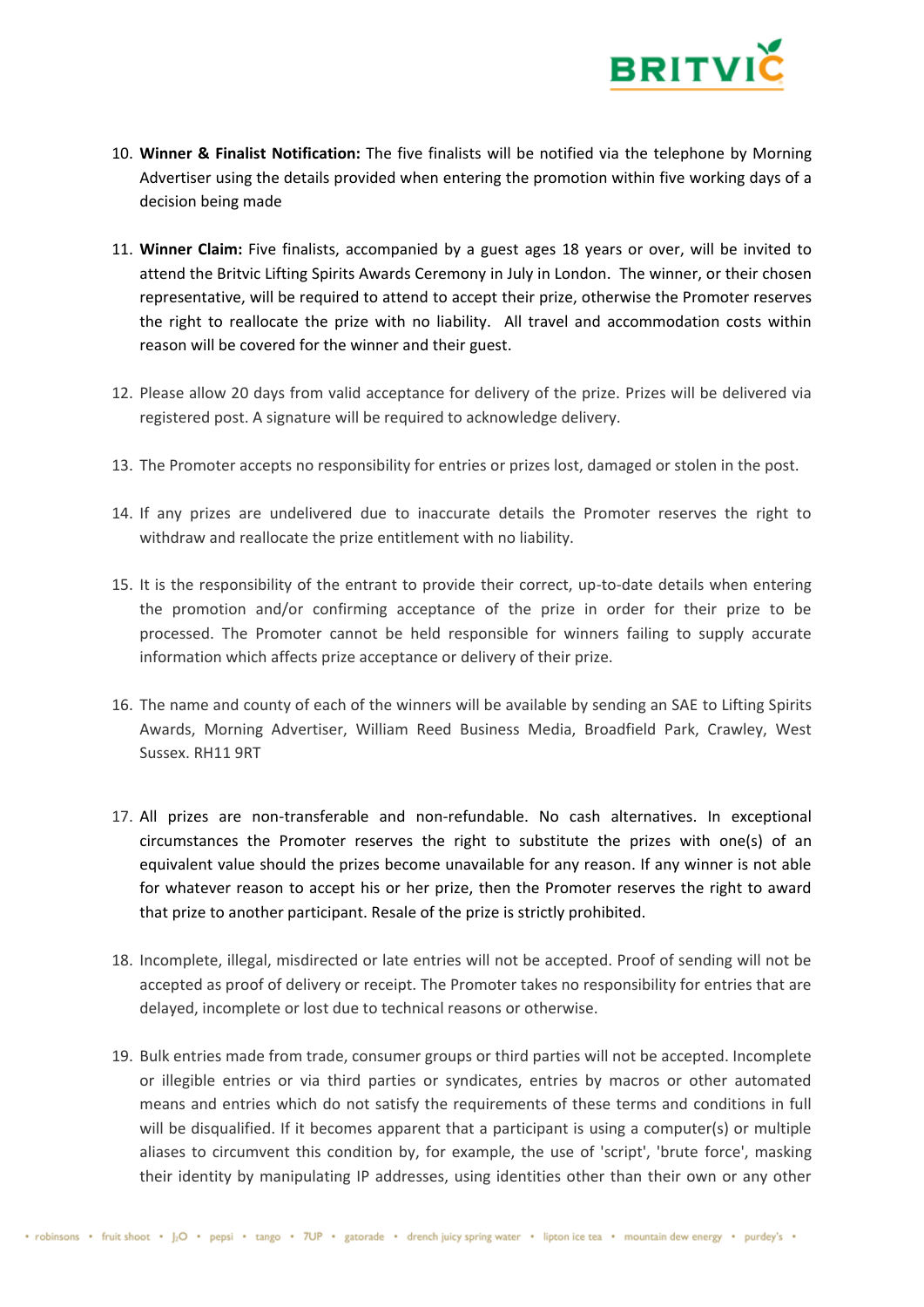

automated means in order to increase that participant's entries into the Promotion in a way that is not consistent with the spirit of the Promotion, that person's entries will be disqualified and any prize award will be void.

- 20. Entry into the Promotion is at the entrant's sole risk. To the extent permitted by law, the Promoter does not accept any responsibility for any damage, loss, liabilities, injury, costs, expenses or claims (whether in contract, tort or otherwise) suffered by entrants or any third parties arising out of or in connection with the Promotion and/or accepting a prize. The Promoter further disclaims liability for any injury or damage to entrants or any other person relating to or resulting from participation with this Promotion save that nothing in these terms and conditions shall act to limit or exclude the Promoter's liability resulting from its negligence or fraud.
- 21. If for any reason, the Promotion is not capable of running as planned for reasons (including but not limited to tampering, unauthorized intervention, fraud, technical failures or any other causes beyond the control of the Promoter which corrupt or affect the administration, security, fairness, integrity or proper conduct of this Promotion), the Promoter reserves the right (subject to any written directions given under applicable law) to disqualify any individual who tampers with the entry process and to cancel, terminate, modify or suspend the Promotion.
- 22. If an act, omission, event or circumstance occurs which are beyond the reasonable control of the Promoter and which prevents the Promoter from complying with these terms and conditions the Promoter will not be liable for any failure to perform or delay in performing its obligation.
- 23. The Promoter reserves the right, at its sole discretion, to eliminate or disqualify any entries or entrants that it regards as being in breach of these terms and conditions or the spirit of the Promotion.
- 24. The Promoter accepts no responsibility for system errors or other issues that may result in disruption to, lost, delayed or not received entries, winner notifications or prizes. The Promoter or its agencies will not be responsible for the non-inclusion of entries as a result of technical or postal failures or otherwise, including any such failure which is within the control of The Promoter or its agencies.
- 25. All entrants agree to their name and photograph being used for promotional purposes and/or to take part in reasonable unpaid publicity for the purposes of this Promotion.
- 26. Data Privacy: Entrants' personal data will be used for the purposes of administering the promotion only and will be held in accordance with the Promoter's Privacy Policy, which is available here:<http://www.britvic.co.uk/en/Privacy-Policy.aspx>